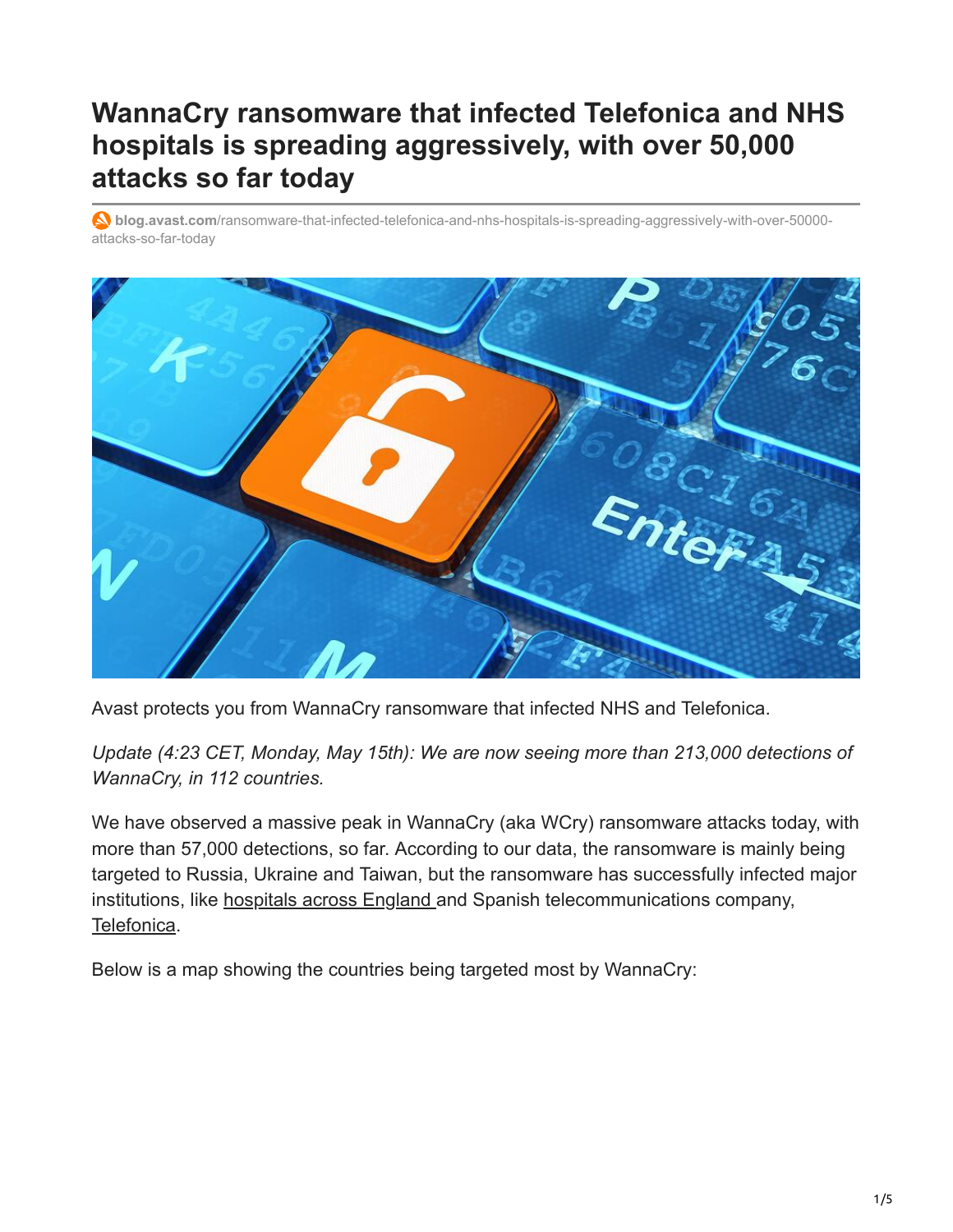

We saw the first version of WannaCry in February and now the ransomware is available in 28 different languages, from languages like Bulgarian to Vietnamese. Today at 8 am CET, we noticed an increase in activity of this strain, which quickly escalated into a massive spreading, beginning at 10 am.

The ransomware changes the affected file extension names to ".WNCRY", so an infected file will look something like: *original name of file.jpg.WNCRY*, for example. The encrypted files are also marked by the "WANACRY!" string at the beginning of the file.

This ransomware drops the following ransom notes in a text file:



Furthermore, the ransom being demanded is \$300 worth of bitcoins. The ransom message, where instructions on how to pay the ransom, an explanation of what happened, and a countdown timer are displayed in what the cybercriminals behind the ransomware are referring to as "Wana Decrypt0r 2.0":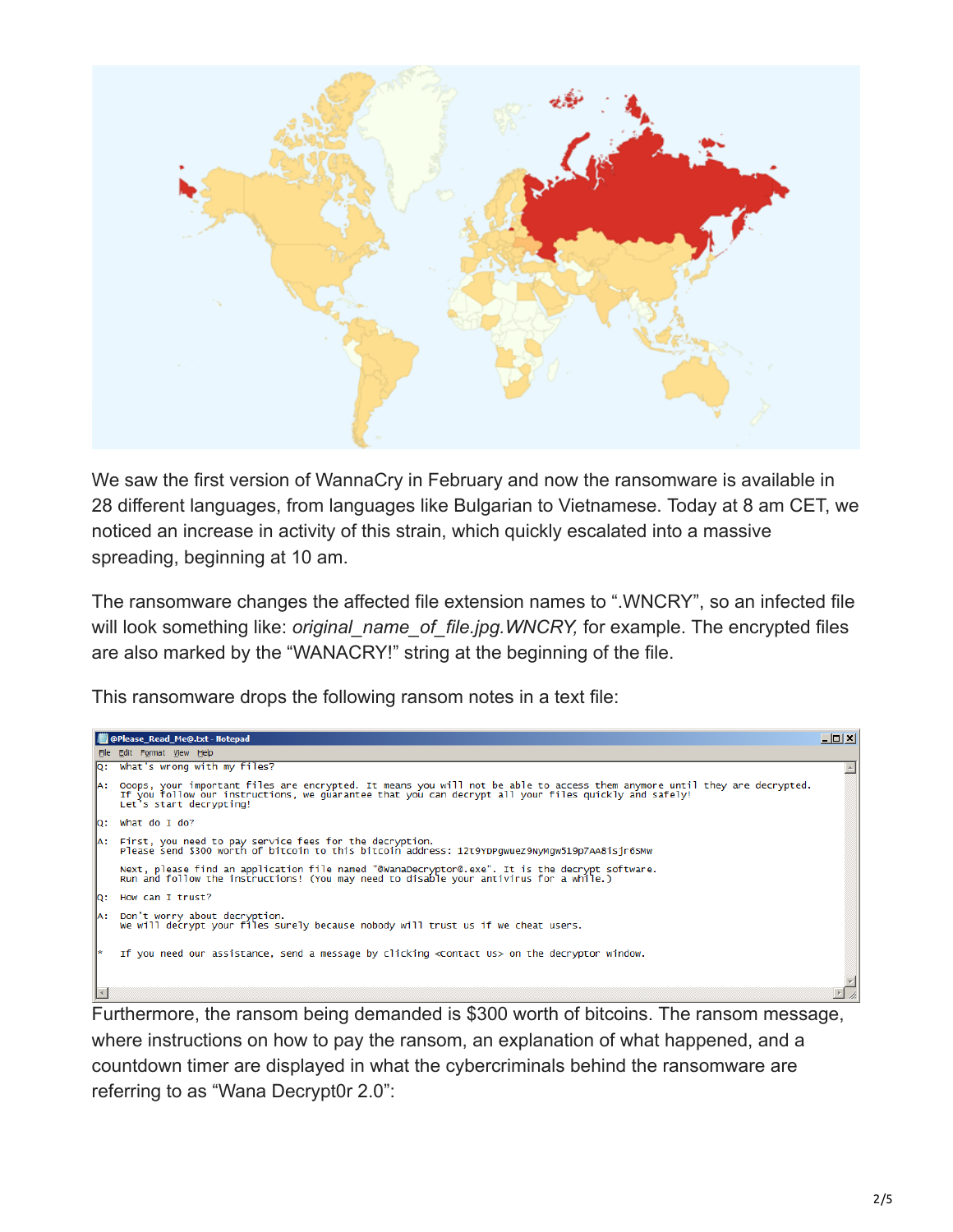

Additionally, the victim's wallpaper is changed to the following image: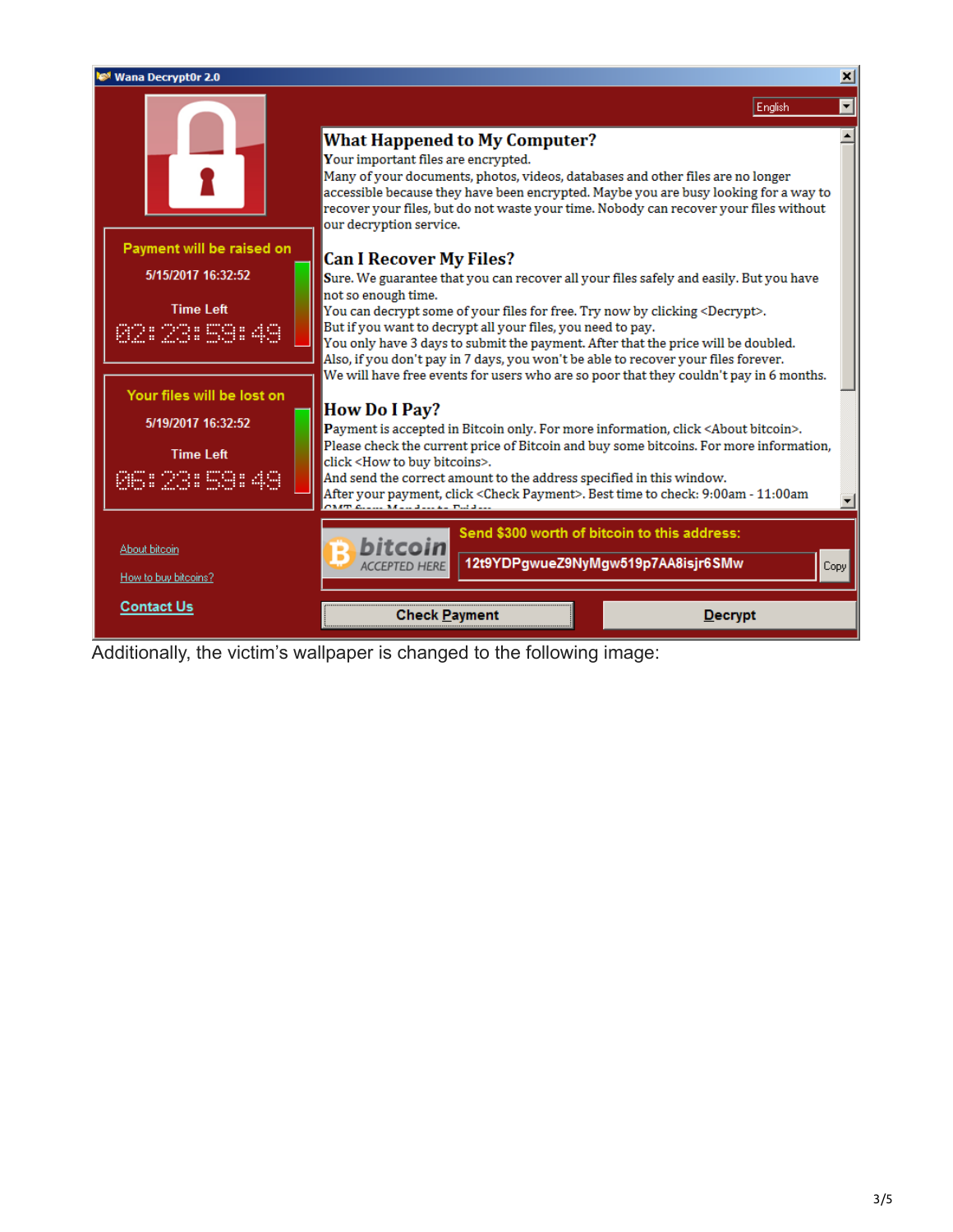## Ooops, your important files are encrypted. you see this text, but don't see the "Wana Decrypt0r" window, irus removed the decrypt software or you deleted it from your computer. If you need your files you have to run the decrypt software. Please find an application file named "@WanaDecryptor@.exe" in any folder or restore from the antivirus quarantine. Run and follow the instructions!

This attack once again proves that ransomware is a powerful weapon that can be used against consumers and businesses alike. Ransomware becomes particularly nasty when it infects institutions like hospitals, where it can put people's lives in danger.

## **Infection vector: WannaCry**

WannaCry is most likely spreading on so many computers by using an exploit the Equation Group, which is a group that is widely suspected of being tied to the NSA, used for its dirty business. A hacker group called ShadowBrokers has stolen Equation Group's hacking tools and has publicly released them. As confirmed by security researcher, [Kafeine,](https://twitter.com/kafeine/status/863049739583016960) the exploit, known as ETERNALBLUE or MS17-010, was probably used by the cybercriminals behind WannaCry and is a Windows SMB (Server Message Block, a network file sharing protocol) vulnerability.

[Avast antivirus](https://www.avast.com/free-antivirus-download) detects all known versions of WannaCry, but we strongly recommend all Windows users fully update their system with the latest available patches. We will continue to monitor this outbreak and update this blog post when we have further updates.

## **IOCs:**

09a46b3e1be080745a6d8d88d6b5bd351b1c7586ae0dc94d0c238ee36421cafa